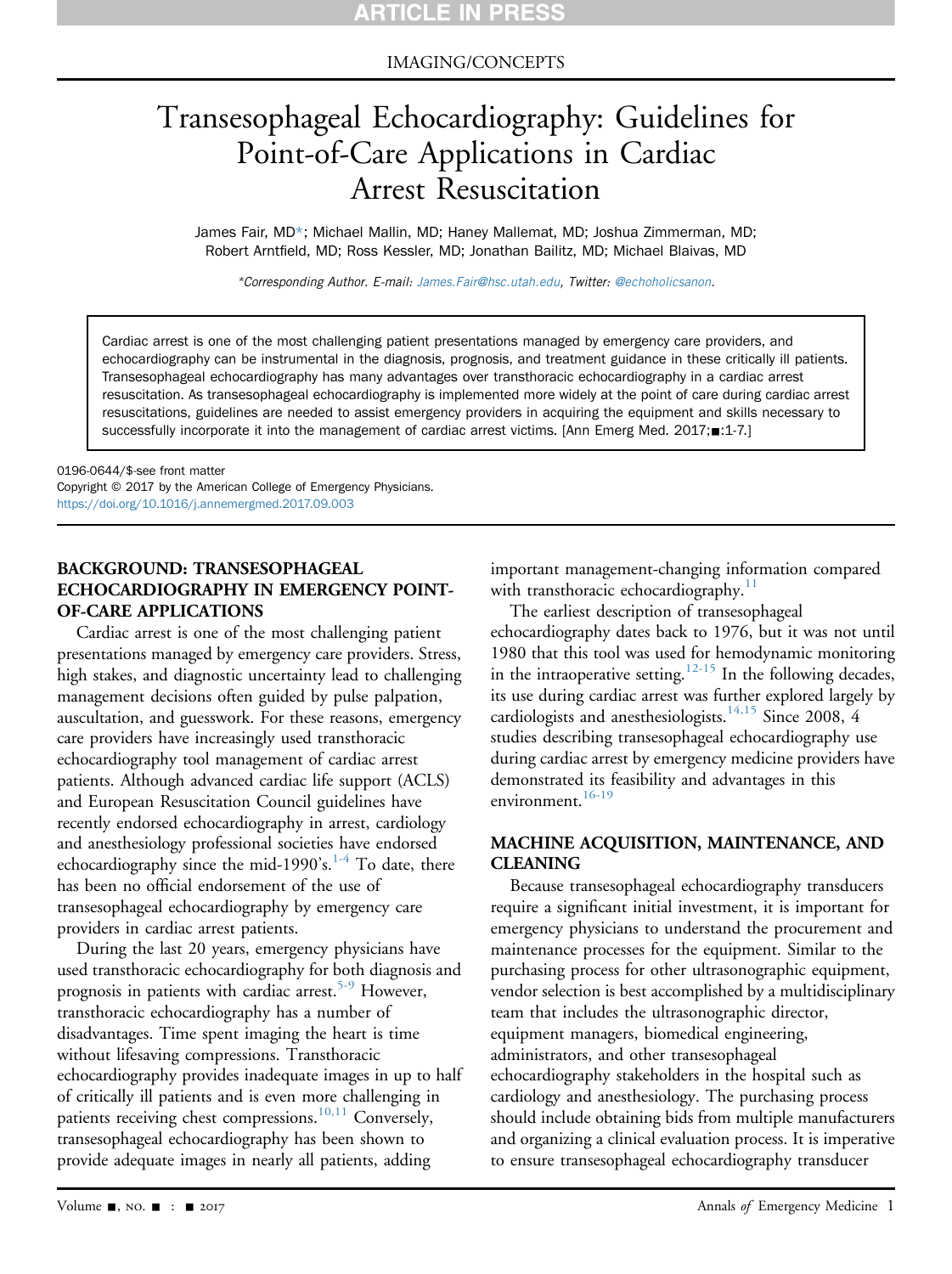#### ARTICLE IN **PRES**

#### Transesophageal Echocardiography Fair et al. The state of the state of the state of the state of the state of the state of the state of the state of the state of the state of the state of the state of the state of the stat

compatibility with the existing or prospective emergency department's (ED's) point-of-care ultrasonographic equipment. Other criteria for equipment selection should include the cost and expected life span of the transducer, preventive maintenance costs, quality of the warranty, reputation of the vendor, and information technology systems integration. $20$ 

Preventive maintenance is essential in establishing a point-of-care transesophageal echocardiography program because the transducers are delicate and more easily damaged than other ultrasonographic transducers. Service agreements for transesophageal echocardiography probes from vendors should be considered and may be cost-effective for hospitals with biomedical engineering departments that do not have the resources or expertise to perform planned or urgent maintenance. There is a high probability a probe will require repair within the first 5 years of purchase, and a service agreement will minimize expenses associated with probe replacement. Qualified biomedical personnel should perform inspections of the transducers regularly according to the manufacturer's specifications. When not in use, transesophageal echocardiography transducers should be stored at room temperature in protective cases or dedicated cabinets to prevent damage. $20$ 

Transesophageal echocardiography transducers come in contact with mucous membranes; thus, high-level disinfection is required between patients. The process for cleaning and disinfection of transesophageal echocardiography probes is similar to that for endoscopy equipment, and should be available within a hospital system.<sup>[21](#page-6-1)</sup> Immediately after performance of the study, the probe should be cleaned with soap and water to remove visible material before disinfection. High-level disinfection is then performed in a disinfectant solution (eg, glutaraldehyde) for a specific period according to the manufacturer's guidelines. The transducer should be subsequently rinsed with sterile or filtered water to remove residual chemicals and wiped dry with a soft towel. Use of cleaning solutions or lubricants not recommended by the manufacturer may damage probes and void the warranty. Proper documentation of cleaning is required to ensure adherence to infection control standards and should follow hospital policy for high-level disinfection.

#### DIRECTED IMAGING PROTOCOL FOR TRANSESOPHAGEAL ECHOCARDIOGRAPHY

An essential tenet of point-of-care ultrasonography is the ability to scale the complexity of the ultrasonographic examination to the clinical scenario and indications.<sup>[22](#page-6-2)</sup> Although a comprehensive transesophageal echocardiography examination may consist of 28 views, in cardiac arrest a less complex, goal-directed protocol is essential to the integration of transesophageal echocardiography into this resuscitative scenario.

Our recommended imaging sequence is designed for efficiency and should be considered the minimum standard of care for transesophageal echocardiography in ED cardiac arrest patients. We have developed a 3-view protocol that was based on the following values:

- 1. Preservation of the endorsed scope of ED echocardiography
- 2. Views that are anatomically familiar and relatable to commonly used transthoracic echocardiography views
- 3. The need for efficiency
- 4. The need for redundancy to corroborate important findings across multiple planes of interrogation

The protocol includes the following views ([Table](#page-1-0) and Video E1 [available online at [http://www.annemergmed.](http://www.annemergmed.com) [com\]](http://www.annemergmed.com)): midesophageal 4-chamber view [\(Figure 1](#page-2-0)), midesophageal long-axis view [\(Figure 2\)](#page-2-1), and transgastric short-axis view ([Figure 3\)](#page-2-2).

In a recent report articulating the application of transesophageal echocardiography in critically ill patients presenting to the ED, the majority of patients received 3 views (midesophageal 4-chamber, midesophageal long-axis, and transgastric short-axis views) to impart a diagnostic and

<span id="page-1-0"></span>Table. Goals of ED echocardiography and the corresponding transesophageal echocardiography views and findings.

| Goal                                                | <b>Transesophageal Echocardiography View</b>                                 | <b>Findings</b>                                                                             |
|-----------------------------------------------------|------------------------------------------------------------------------------|---------------------------------------------------------------------------------------------|
| Identification of organized<br>cardiac activity     | Midesophageal 4 chamber, midesophageal<br>long axis, transgastric short axis | Organized cardiac contractility<br>versus cardiac standstill                                |
| Gross assessment of left-sided<br>systolic function | Midesophageal 4 chamber, transgastric<br>short axis, midesophageal long axis | Evaluation of myocardial thickening,<br>endocardial excursion, and<br>mitral valve movement |
| Assessment for right<br>ventricular enlargement     | Midesophageal 4 chamber, transgastric short axis                             | Increased RV:LV ratio, septal<br>flattening                                                 |
| Intravascular volume status                         | Midesophageal 4 chamber, transgastric<br>short axis, midesophageal long axis | Underfilled ventricles                                                                      |
| Identification of pericardial effusion              | Midesophageal 4 chamber, transgastric short axis                             | Presence of pericardial fluid                                                               |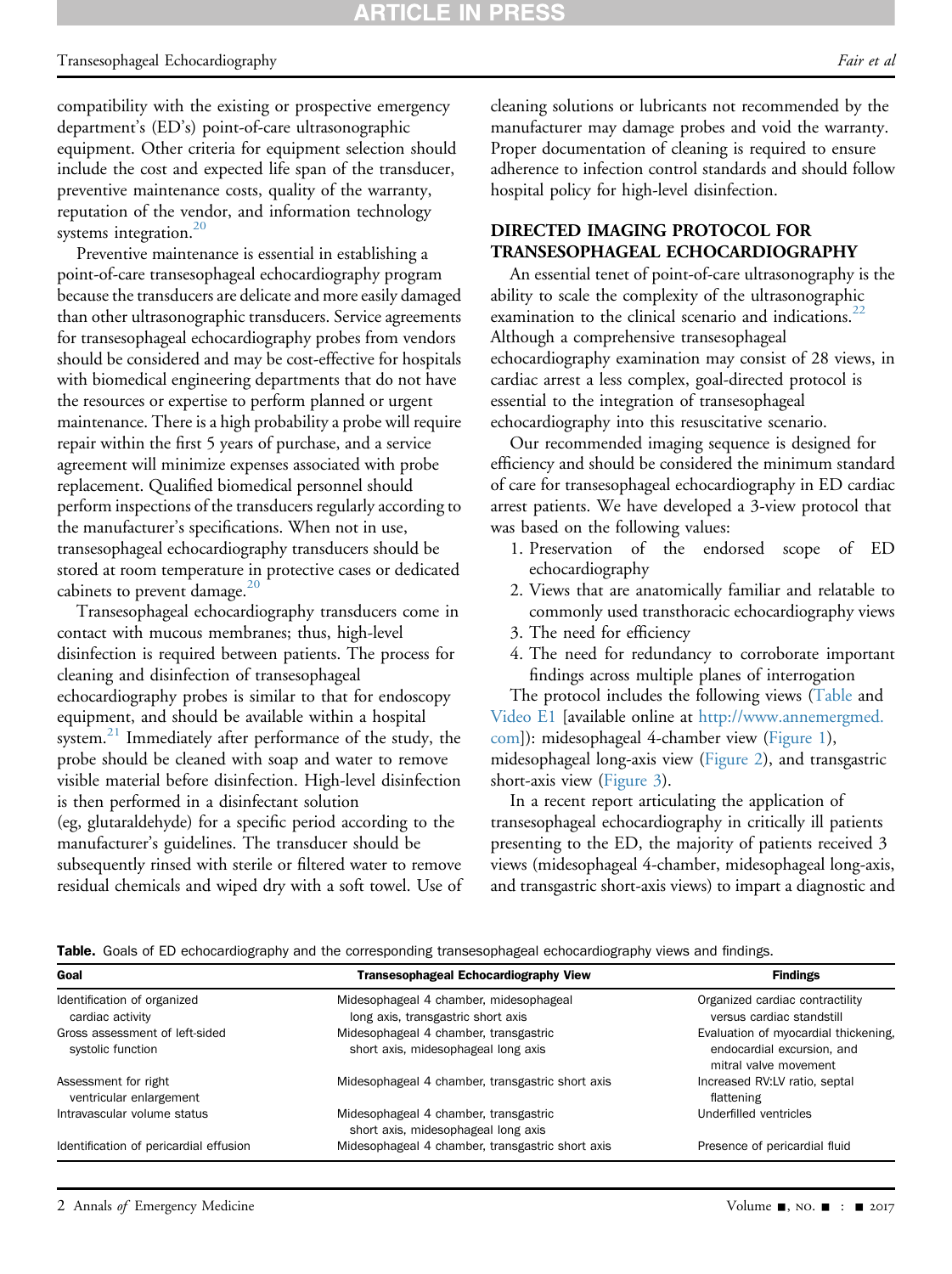### RTICLE IN PRES

<span id="page-2-0"></span>

Figure 1. Midesophageal 4-chamber view. LA, Left atrium; RA, right atrium; LV, left ventricle; RV, right ventricle.

therapeutic influence,<sup>[18](#page-5-7)</sup> supporting the premise of an examination consisting of a small number of views. In the setting of cardiac arrest, it may be that as few as 1 or 2 views will suffice to rapidly evaluate for reversible causes of arrest while also guiding cardiopulmonary resuscitation (CPR) efforts and prognosis.<sup>18</sup>

#### INDICATIONS, FINDINGS, AND UTILITY OF TRANSESOPHAGEAL ECHOCARDIOGRAPHY IN CARDIAC ARREST

For cardiac arrest patients, cardiac ultrasonography can provide potentially lifesaving information, but transthoracic echocardiography has a number of disadvantages. It may be limited by difficult image acquisition caused by air in the stomach, body habitus, and obstacles on the chest such as defibrillation pads, as well as CPR. Transthoracic echocardiography also risks interrupting chest compressions for longer than the 10 seconds recommended in the ACLS guidelines, and this risk is supported by recent literature showing delays in compressions with the use of

<span id="page-2-1"></span>



<span id="page-2-2"></span>

Figure 3. Transgastric short-axis view.

transthoracic echocardiography.<sup>[23](#page-6-3)</sup> Transesophageal echocardiography provides a logical solution to these limitations, given its ability for continuous image acquisition both during compressions and during pulse checks, its reliably excellent image quality, and its lack of interference with chest compressions or other procedures needed during cardiac arrest.<sup>[16,18](#page-5-6)</sup> The primary benefits of transesophageal echocardiography during cardiac arrest include the ability to determine the presence or absence of cardiac contractility, the diagnosis of reversible causes of arrest, the ability to monitor chest compressions, and the ability to monitor response to interventions.<sup>[16](#page-5-6)</sup>

The American Heart Association's guidelines for treating cardiac arrest rely on information from the pulse check and rhythm analysis to guide treatment, both of which have been shown to be error prone. In some studies, the accuracy of the pulse check has been as low as 15% when limited to the 10 seconds permitted for a pulse check.<sup>[24,25](#page-6-4)</sup> Multiple studies have shown discrepancy when comparing the rhythm observed by ECG with that observed by echocardiography, with one study finding that 35% of patients thought to be in asystole had coordinated cardiac contractility.<sup> $6-8,24$ </sup> Transesophageal echocardiography can correct these errors by directly visualizing the presence or absence of cardiac contractility, which also provides valuable prognostic information, with cardiac motion visualized on ultrasonography being the best predictor of survival. $9,26$ 

The identification and treatment of reversible causes of arrest is a major goal of cardiac arrest resuscitation. Transesophageal echocardiography can be a helpful adjunct in diagnosing myocardial infarction, pulmonary embolism, pericardial tamponade, and hypovolemia as causes of arrest. Anesthesia literature has found transesophageal echocardiography to reliably identify the cause of arrest as much as  $86\%$  of the time.<sup>27,28</sup> The potential advantages of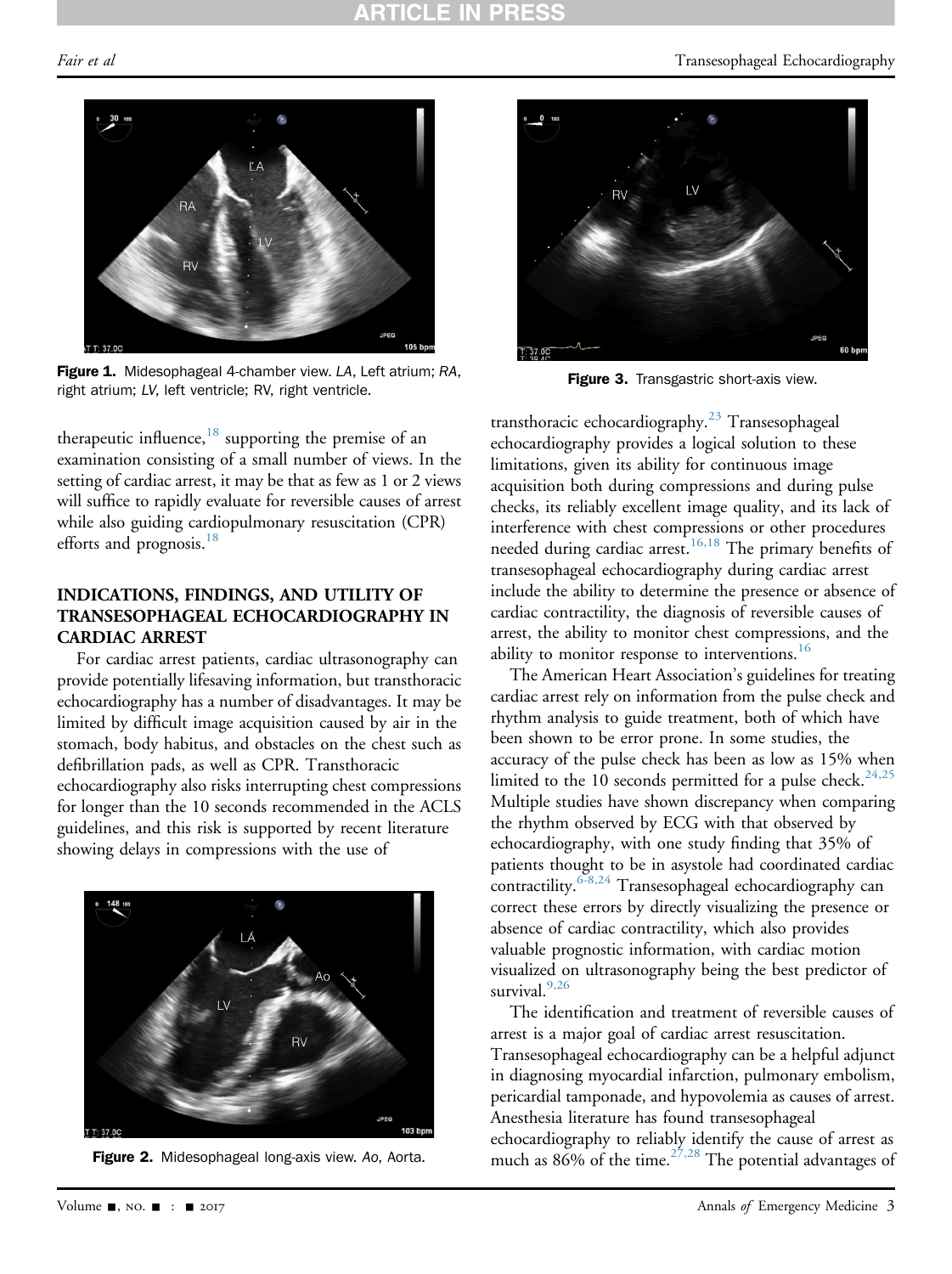#### Transesophageal Echocardiography Fair et al. The state of the state of the state of the state of the state of the state of the state of the state of the state of the state of the state of the state of the state of the stat

being able to confidently guide treatment decisions such as thrombolysis, vasopressors, intravenous fluid or blood administration, or pericardiocentesis present an exciting area for further outcomes research. Providers can also obtain instant feedback to the response of any intervention, such as immediate visualization of the resumption of coordinated contractility after defibrillation, or improvement in contractility after administering epinephrine.

Another potential benefit to transesophageal echocardiography is immediate assessment of the quality of chest compressions. The 2015 ACLS guidelines recommend a specific compression depth of 5 to 6 cm during CPR.<sup>[3](#page-5-10)</sup> Depth of compressions can be difficult to clinically evaluate during CPR; however, transesophageal echocardiography can be used to monitor compression depth by monitoring the excursion of the sternum during chest compressions.<sup>16</sup> This measurement can provide feedback to providers about the quality of the CPR.

#### FUTURE DIRECTIONS FOR TRANSESOPHAGEAL ECHOCARDIOGRAPHY USE BY EMERGENCY PROVIDERS

Although this article is focused on the limited indication of transesophageal echocardiography in cardiac arrest, there may be additional uses of it for which an emergency provider could potentially gain training and achieve competency through expanded protocols similar to those mentioned by the American Society of Echocardiography and critical care organizations. These additional indications could include the following:

#### Shock

Transthoracic echocardiography has been shown to be a valuable tool for the resuscitation of critically ill patients in the ED; however, not all patients have adequate transthoracic echocardiography views that will lead to a definitive diagnosis. $29-31$  In these cases, transesophageal echocardiography would be an alternative to determine the cause of the shock, assess fluid responsiveness, and continuously monitor patients during resuscitation.<sup>[32](#page-6-7)</sup>

#### Atrial Fibrillation

Symptomatic atrial fibrillation is a common presentation to the ED. When patients have been in atrial fibrillation for longer than 48 hours or when its duration is unclear, admission to the hospital is often required to evaluate for the presence of thrombus by transesophageal echocardiography.<sup>[33](#page-6-8)</sup> ED-based transesophageal echocardiography interrogation of the left atrial appendage, followed by cardioversion if no thrombus is present, may be an alternative approach to inpatient admission.

#### Procedural Guidance

Transesophageal echocardiography can be a helpful adjunct in extracorporeal membrane oxygenation, which requires the appropriate placement of large arterial and venous cannulae within the inferior vena cava, the superior vena cava, and aorta.<sup>[19,34](#page-6-9)</sup> Transesophageal echocardiography can also help with the proper placement of intra-aortic balloon pumps, transvenous pacemakers, and, potentially, with newer resuscitative intravascular devices such as resuscitative endovascular balloon occlusion of the aorta.<sup>35</sup>

#### TRAINING AND CREDENTIALING FOR POINT-OF-CARE TRANSESOPHAGEAL ECHOCARDIOGRAPHY

Since 2001, clear and succinct ultrasonographic credentialing recommendations in emergency medicine have been specifically established by the American College of Emergency Physicians' ultrasonographic guidelines and recommend a benchmark minimum of 25 to 50 quality-reviewed scans per modality to demonstrate technical and interpretive ability.<sup>[36](#page-6-11)</sup> Conversely, for ultrasonographically guided procedures, 10 qualityreviewed procedures with ultrasonographic guidance are recommended. Along the same lines, the guidelines recommend a similar pathway for "different techniques" (such as performing transvaginal ultrasonography once competency with transabdominal ultrasonography has been achieved). Just as with procedures, if a different technique is performed for image acquisition, 10 qualityreviewed examinations using that technique are required to establish competency.

Transesophageal echocardiography credentialing is unique in this regard, such that image interpretation will have already been achieved through credentialing in transthoracic echocardiography. In this respect, transesophageal echocardiography credentialing is more a question of technical ability and image acquisition. Moreover, the data that a minimum number of scans is sufficient for competency assessment are poor. $37$ Standardized assessments may be more important compared with documented number of scans.<sup>[38](#page-6-13)</sup> Standardized direct observational tools are protocolized methods of evaluating competency and are used in medical education [\(Figure 4](#page-4-0)). Transesophageal echocardiography is highly dependent on hand-eye coordination and reliant on image acquisition, making proctoring and standardized direct observational tools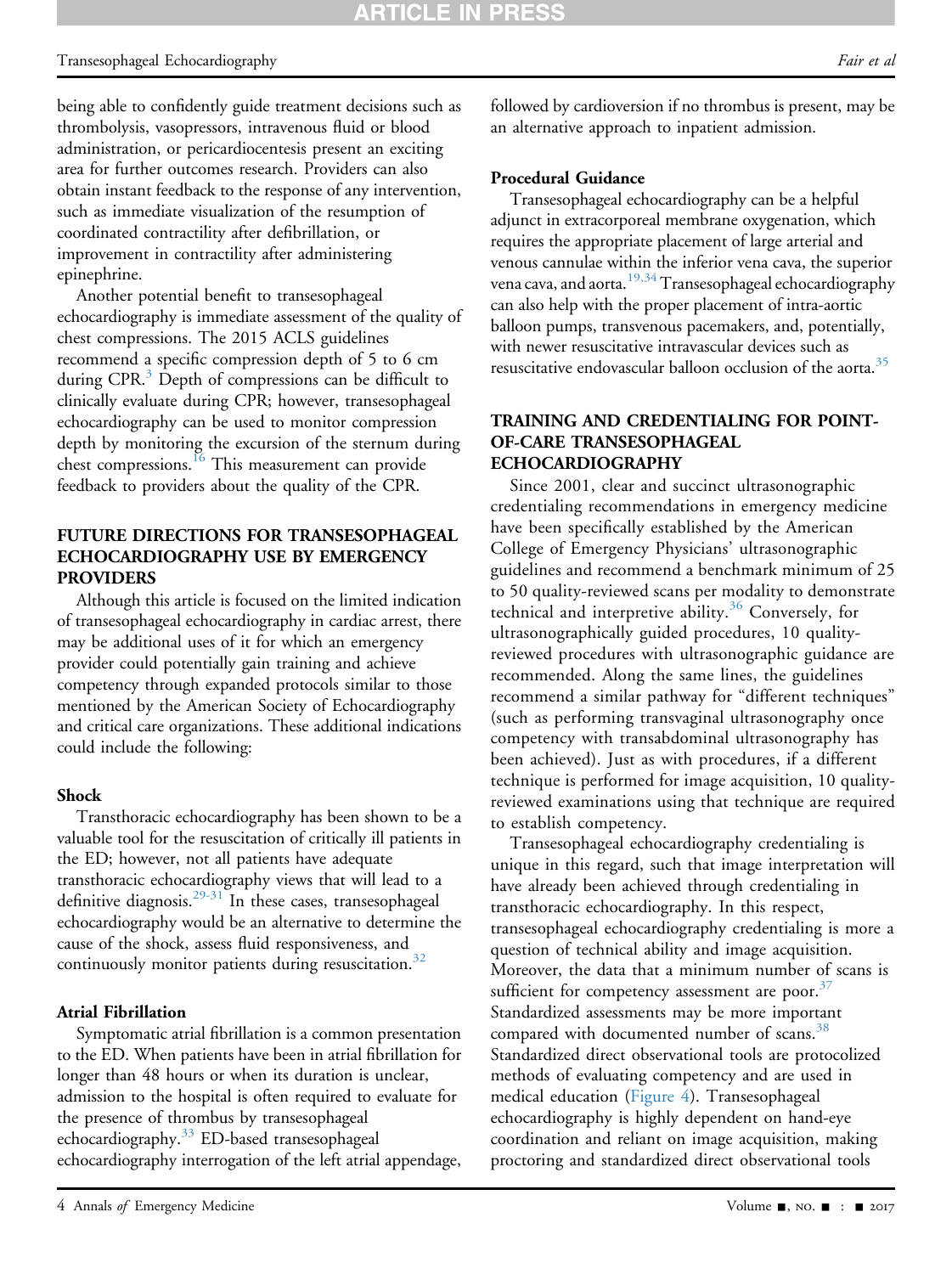<span id="page-4-0"></span>Procedure Competency Form: Transesophageal Echocardiography

Resident: Faculty Observing: Date:

- ❏ Enters patient identifying information into ultrasound machine
- ❏ Chooses appropriate ultrasound transducer
- ❏ Places bite block
- ❏ Applies gel to probe
- ❏ Inserts probe with correct orientation
- ❏ Obtains mid-esophageal 4-chamber view with appropriate depth and gain and identifies all 4 chambers correctly
- ❏ Obtains mid-esophageal long-axis view and with appropriate depth and gain and identifies left atrium, mitral valve, left ventricle, and aortic valve
- ❏ Obtains trans-gastric short-axis view with appropriate depth and gain and identifies left ventricle, right ventricle, and interventricular septum
- ❏ Removes probe and sends for cleaning
- ❏ Procedure note written correctly

Assessment:

- ❏ Unsatisfactory
- ❏ Proficient
- ❏ Mastered

Comments:

Faculty Signature:

Figure 4. Standardized direct observational tool example.

ideal for this modality. For this reason, providers seeking credentialing in transesophageal echocardiography of cardiac arrest and periarrest applications should have completed training and met competency standards in transthoracic echocardiography and should complete a minimum of 2 to 4 hours of continuing medical education, perform a minimum of 10 proctored transesophageal echocardiography examinations (including probe insertion) on live patients and simulation models, and complete a standardized assessment by a credentialed transesophageal echocardiography provider. These standards are compatible with the American College of Emergency Physicians' ultrasonographic guidelines for the performance of new procedures, and we have added the additional criterion of a standardized assessment by a credentialed provider.

These minimum standards are lower than those of other organizations because of our limited indication and scope of cardiac arrest patients. For example, the critical care echocardiography training guidelines have adopted 35 scans as the benchmark for critical care physicians performing transesophageal echocardiography with the indication of hemodynamic assessment in patients receiving ventilation.<sup>[39,40](#page-6-14)</sup> The National Board of Echocardiography requires a total of 150 examinations for their limited 14-view transesophageal echocardiography examination for perioperative echocardiography, which, although not specifically designed for critical care, is the closest certification they offer. $41$  However, there is evidence from critical care literature that performing as few as 10 examinations is adequate to establish competency for a limited examination.<sup>[42](#page-6-16)</sup> We also recommended a 3-view assessment, below the recommendations of the National Board of Echocardiography and advanced critical care echocardiography.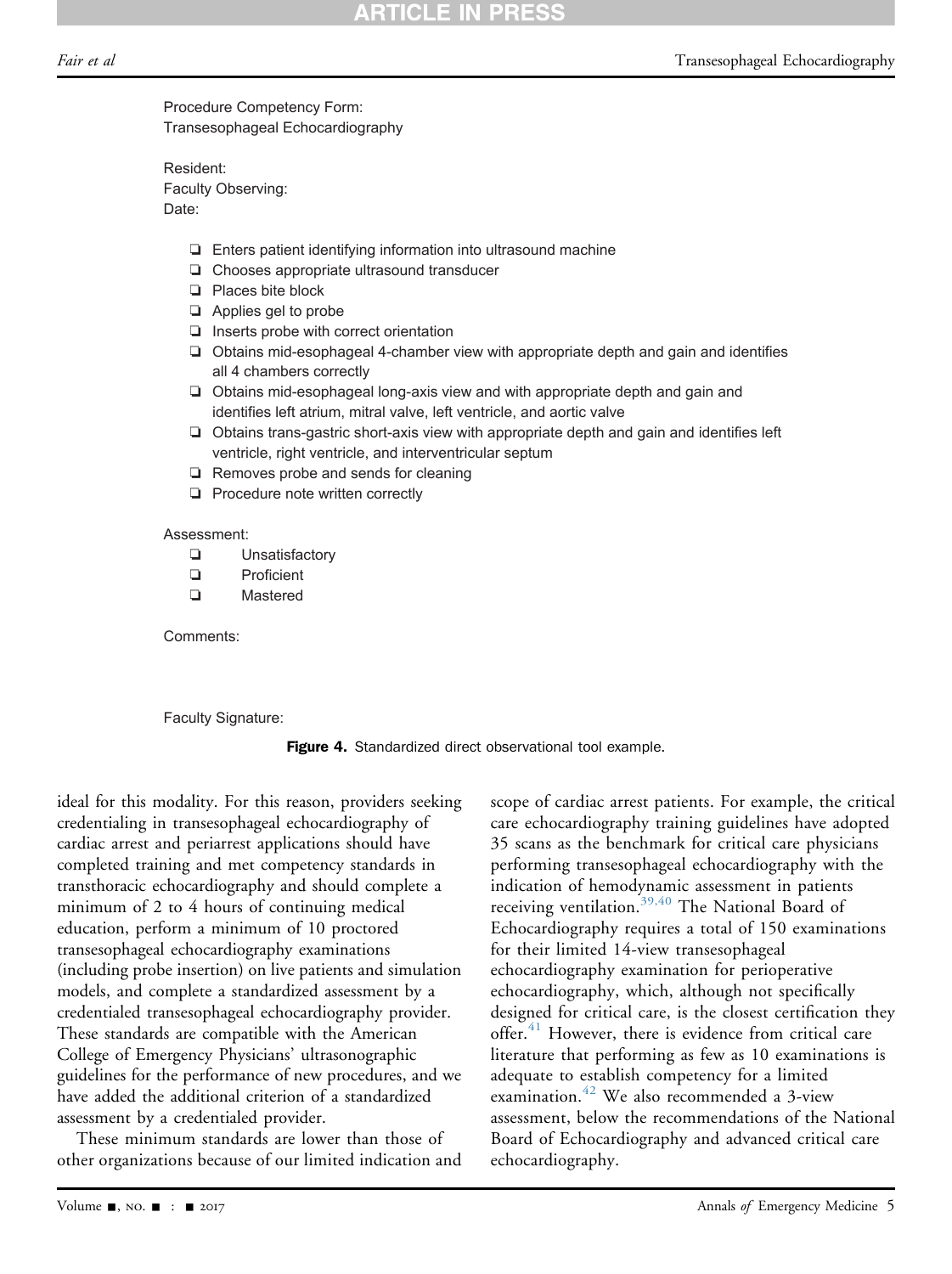#### Transesophageal Echocardiography Fair et al. The state of the state of the state of the state of the state of the state of the state of the state of the state of the state of the state of the state of the state of the stat

There is clearly a delicate balance between establishing benchmarks to ensure safe transesophageal echocardiography evaluation and yet not developing insurmountable roadblocks to learning potentially lifesaving diagnostic techniques. Our goal with these criteria is to ensure proficient providers through a multimodal system of competency-based assessment.

#### **CONCLUSION**

Cardiac arrest is an extremely difficult clinical scenario in which point-of-care echocardiography can influence important changes in management. Transesophageal echocardiography has advantages over transthoracic echocardiography in this setting, and as transesophageal echocardiography is implemented more widely in cardiac arrest resuscitations, these guidelines should assist emergency providers in acquiring the equipment and skills necessary to successfully incorporate transesophageal echocardiography into the management of cardiac arrest patients.

Supervising editor: Frank Scheuermeyer, MD, MHSc

Author affiliations: From the Division of Emergency Medicine (Fair, Mallin) and the Department of Anesthesiology (Zimmerman), University of Utah, Salt Lake City, UT; the Departments of Emergency Medicine and Critical Care Medicine, Cooper University, Camden, NJ (Mallemat); the Department of Emergency Medicine/ Critical Care Medicine, Western University, London, Ontario, Canada (Arntfield); the Department of Emergency Medicine, University of Michigan, Ann Arbor, MI (Kessler); the Department of Emergency Medicine, Cook County Hospital, Chicago, IL (Bailitz); and the Department of Emergency Medicine, University of South Carolina, Columbia, SC (Blaivas).

Authorship: All authors attest to meeting the four [ICMJE.org](http://ICMJE.org) authorship criteria: (1) Substantial contributions to the conception or design of the work; or the acquisition, analysis, or interpretation of data for the work; AND (2) Drafting the work or revising it critically for important intellectual content; AND (3) Final approval of the version to be published; AND (4) Agreement to be accountable for all aspects of the work in ensuring that questions related to the accuracy or integrity of any part of the work are appropriately investigated and resolved.

Funding and support: By Annals policy, all authors are required to disclose any and all commercial, financial, and other relationships in any way related to the subject of this article as per ICMJE conflict of interest guidelines (see [www.icmje.org\)](http://www.icmje.org/). The authors have stated that no such relationships exist.

Publication dates: Received for publication July 6, 2017. Revisions received August 15, 2017, and August 26, 2017. Accepted for publication September 1, 2017.

#### REFERENCES

- <span id="page-5-0"></span>1. [Cheitlin MD. ACC/AHA/ASE 2003 guideline update for the clinical](http://refhub.elsevier.com/S0196-0644(17)31651-7/sref1) [application of echocardiography: summary article: a report of the](http://refhub.elsevier.com/S0196-0644(17)31651-7/sref1) [American College of Cardiology/American Heart Association Task](http://refhub.elsevier.com/S0196-0644(17)31651-7/sref1) [Force on Practice Guidelines \(ACC/AHA/ASE Committee to Update the](http://refhub.elsevier.com/S0196-0644(17)31651-7/sref1) [1997 Guidelines for the Clinical Application of Echocardiography\).](http://refhub.elsevier.com/S0196-0644(17)31651-7/sref1) Circulation[. 2003;108:1146-1162.](http://refhub.elsevier.com/S0196-0644(17)31651-7/sref1)
- 2. [Thys DM, Brooker RF, Cahalan MK, et al. Practice guidelines for](http://refhub.elsevier.com/S0196-0644(17)31651-7/sref2) [perioperative transesophageal echocardiography. An updated report](http://refhub.elsevier.com/S0196-0644(17)31651-7/sref2) [by the American Society of Anesthesiologists and the Society of](http://refhub.elsevier.com/S0196-0644(17)31651-7/sref2) [Cardiovascular Anesthesiologists Task Force on Transesophageal](http://refhub.elsevier.com/S0196-0644(17)31651-7/sref2) Echocardiography. Anesthesiology[. 2010;112:1084-1096.](http://refhub.elsevier.com/S0196-0644(17)31651-7/sref2)
- <span id="page-5-10"></span>3. [Link MS, Berkow LC, Kudenchuk PJ, et al. Part 7: adult advanced](http://refhub.elsevier.com/S0196-0644(17)31651-7/sref3) [cardiovascular life support: 2015 American Heart Association](http://refhub.elsevier.com/S0196-0644(17)31651-7/sref3) [guidelines update for cardiopulmonary resuscitation and emergency](http://refhub.elsevier.com/S0196-0644(17)31651-7/sref3) cardiovascular care. Circulation[. 2015;132\(18 suppl 2\):S444-S464.](http://refhub.elsevier.com/S0196-0644(17)31651-7/sref3)
- 4. [Soar J, Nolan J, Bottiger B, et al. European Resuscitation Council](http://refhub.elsevier.com/S0196-0644(17)31651-7/sref4) [guidelines for resuscitation 2015 section 3. Adult advanced life](http://refhub.elsevier.com/S0196-0644(17)31651-7/sref4) support. Resuscitation[. 2015;95:100-147.](http://refhub.elsevier.com/S0196-0644(17)31651-7/sref4)
- <span id="page-5-1"></span>5. [Blyth L, Atkinson P, Gadd K, et al. Bedside focused echocardiography](http://refhub.elsevier.com/S0196-0644(17)31651-7/sref5) [as predictor of survival in cardiac arrest patients: a systematic review.](http://refhub.elsevier.com/S0196-0644(17)31651-7/sref5) Acad Emerg Med[. 2012;19:1119-1126.](http://refhub.elsevier.com/S0196-0644(17)31651-7/sref5)
- <span id="page-5-8"></span>6. [Cummins RO, Austin D. The frequency of](http://refhub.elsevier.com/S0196-0644(17)31651-7/sref6) "occult" ventricular fibrillation masquerading as a fl[at line in prehospital cardiac arrest.](http://refhub.elsevier.com/S0196-0644(17)31651-7/sref6) Ann Emerg Med[. 1988;17:813-817.](http://refhub.elsevier.com/S0196-0644(17)31651-7/sref6)
- 7. [Breitkreutz R, Price S, Steiger HV, et al. Focused echocardiographic](http://refhub.elsevier.com/S0196-0644(17)31651-7/sref7) [evaluation in life support and peri-resuscitation of emergency patients:](http://refhub.elsevier.com/S0196-0644(17)31651-7/sref7) a prospective trial. Resuscitation[. 2010;81:1527-1533](http://refhub.elsevier.com/S0196-0644(17)31651-7/sref7).
- 8. Zengin S, Erdal Y, Al B, et al. Benefi[ts of cardiac sonography performed](http://refhub.elsevier.com/S0196-0644(17)31651-7/sref8) [by a non-expert sonographer in patients with non-traumatic](http://refhub.elsevier.com/S0196-0644(17)31651-7/sref8) [cardiopulmonary arrest.](http://refhub.elsevier.com/S0196-0644(17)31651-7/sref8) Resuscitation. 2016;102:105-109.
- <span id="page-5-9"></span>9. [Gaspari R, Weekes A, Adhikari S, et al. Emergency department point](http://refhub.elsevier.com/S0196-0644(17)31651-7/sref9)[of-care ultrasound in out-of-hospital and in-ED cardiac arrest.](http://refhub.elsevier.com/S0196-0644(17)31651-7/sref9) Resuscitation[. 2016;109:33-39](http://refhub.elsevier.com/S0196-0644(17)31651-7/sref9).
- <span id="page-5-2"></span>10. [Parker MM, Cunnion RE, Parrillo JE. Echocardiography and nuclear](http://refhub.elsevier.com/S0196-0644(17)31651-7/sref10) [cardiac imaging in the critical care unit.](http://refhub.elsevier.com/S0196-0644(17)31651-7/sref10) JAMA. [1985;254:2935-2939.](http://refhub.elsevier.com/S0196-0644(17)31651-7/sref10)
- <span id="page-5-3"></span>11. [Heidenreich PA, Stainback RF, Redberg RF, et al.](http://refhub.elsevier.com/S0196-0644(17)31651-7/sref11) [Transesophageal echocardiography predicts mortality in critically](http://refhub.elsevier.com/S0196-0644(17)31651-7/sref11) [ill patients with unexplained hypotension.](http://refhub.elsevier.com/S0196-0644(17)31651-7/sref11) J Am Coll Cardiol. [1995;26:152-158](http://refhub.elsevier.com/S0196-0644(17)31651-7/sref11).
- <span id="page-5-4"></span>12. [Frazin L, Talano JV, Stephanides L, et al. Esophageal](http://refhub.elsevier.com/S0196-0644(17)31651-7/sref12) echocardiography. Circulation[. 1976;54:102-108](http://refhub.elsevier.com/S0196-0644(17)31651-7/sref12).
- 13. [Matsumoto M, Oka Y, Strom J, et al. Application of](http://refhub.elsevier.com/S0196-0644(17)31651-7/sref13) [transesophageal echocardiography to continuous intraoperative](http://refhub.elsevier.com/S0196-0644(17)31651-7/sref13) [monitoring of left ventricular performance.](http://refhub.elsevier.com/S0196-0644(17)31651-7/sref13) Am J Cardiol. [1980;46:95-105](http://refhub.elsevier.com/S0196-0644(17)31651-7/sref13).
- <span id="page-5-5"></span>14. [Pell AC, Guly UM, Sutherland GR, et al. Mechanism of closed chest](http://refhub.elsevier.com/S0196-0644(17)31651-7/sref14) [cardiopulmonary resuscitation investigated by transoesophageal](http://refhub.elsevier.com/S0196-0644(17)31651-7/sref14) echocardiography. J Accid Emerg Med[. 1994;11:139-143](http://refhub.elsevier.com/S0196-0644(17)31651-7/sref14).
- 15. [Varriale P, Maldonado JM. Echocardiographic observations during in](http://refhub.elsevier.com/S0196-0644(17)31651-7/sref15) [hospital cardiopulmonary resuscitation.](http://refhub.elsevier.com/S0196-0644(17)31651-7/sref15) Crit Care Med. [1997;25:1717-1720](http://refhub.elsevier.com/S0196-0644(17)31651-7/sref15).
- <span id="page-5-6"></span>16. [Blaivas M. Transesophageal echocardiography during cardiopulmonary](http://refhub.elsevier.com/S0196-0644(17)31651-7/sref16) [arrest in the emergency department.](http://refhub.elsevier.com/S0196-0644(17)31651-7/sref16) Resuscitation. [2008;78:135-140](http://refhub.elsevier.com/S0196-0644(17)31651-7/sref16).
- 17. Arntfi[eld R, Pace J, McLeod S, et al. Focused transesophageal](http://refhub.elsevier.com/S0196-0644(17)31651-7/sref17) [echocardiography for emergency physicians](http://refhub.elsevier.com/S0196-0644(17)31651-7/sref17)—[description and results](http://refhub.elsevier.com/S0196-0644(17)31651-7/sref17) [from simulation training of a structured four-view examination.](http://refhub.elsevier.com/S0196-0644(17)31651-7/sref17) Crit [Ultrasound J](http://refhub.elsevier.com/S0196-0644(17)31651-7/sref17). 2015;7:27.
- <span id="page-5-7"></span>18. Arntfi[eld R, Pace J, Hewak M, et al. Focused transesophageal](http://refhub.elsevier.com/S0196-0644(17)31651-7/sref18) [echocardiography by emergency physicians is feasible and clinically](http://refhub.elsevier.com/S0196-0644(17)31651-7/sref18) infl[uential: observational results from a novel ultrasound program.](http://refhub.elsevier.com/S0196-0644(17)31651-7/sref18) J Emerg Med[. 2016;50:286-294](http://refhub.elsevier.com/S0196-0644(17)31651-7/sref18).